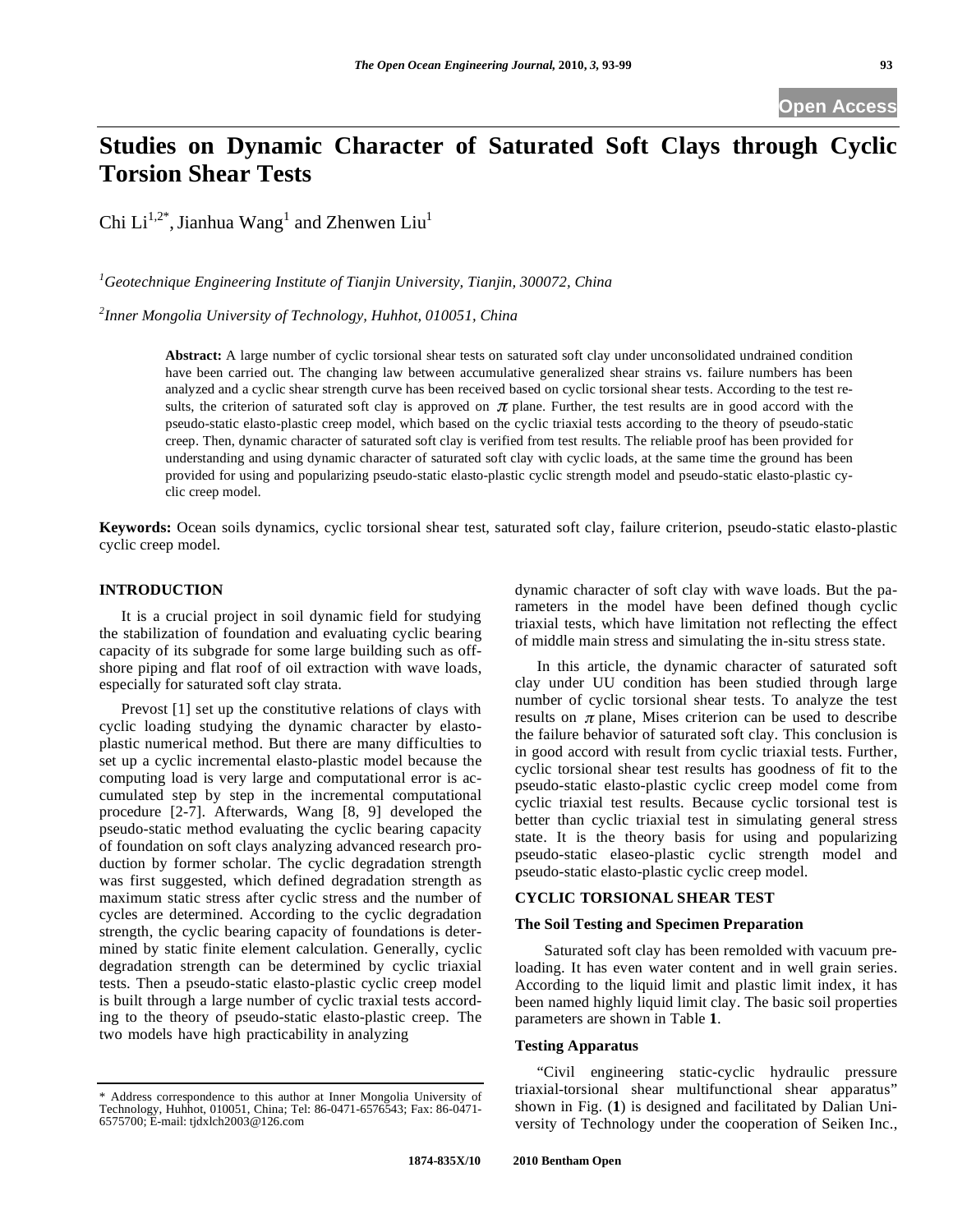| Average<br>Water<br>Content | Average<br>Unit<br>Weight   | <b>Plastic Limit</b> | Liquid<br>Limit             | <b>Plastic Index</b> |
|-----------------------------|-----------------------------|----------------------|-----------------------------|----------------------|
| 38.5%                       | $1.8$ g/cm <sup>3</sup>     | 19.8%                | 40.8%                       | 21.0                 |
| Liquid index                | Static UU shear<br>strength | Grain size analysis  |                             |                      |
|                             |                             | clay grain $(0.005)$ | silt grain $(0.005 - 0.05)$ |                      |
| 0.89                        | 12 kPa                      | 34.7%                | 51.6%                       |                      |

|  |  |  | <b>Table 1. Soil Properties Parameters</b> |
|--|--|--|--------------------------------------------|
|--|--|--|--------------------------------------------|

Japan [10]. This apparatus can reproduce isotropic consolidation, anisotropic consolidation with different initial conditions,  $K_0$  consolidation. It can be used for complex stress states and stress path including static and cyclic triaxial test, static and cyclic torsional test, the continuous rotation of principal stress axes and can be used perform various soil experimental tests on sands or clays. It is fulfilled the precision requirement for small strain behavior and large strain behavior. In this test, cyclic torsional shear test under UU condition has been conducted on saturated soft clay according to two confining pressure 50kPa and 100kPa. The specimens were prepared with initial dimensions as follows: inner diameter 3cm, external diameter 7cm and height 10cm in cyclic torsional shear tests. The middle main stress modulus is 0.5, main stress deflexion angle is  $45^\circ$  and initial deviator stress ratio is 0.

#### **Stress State of Soil Element**

Single torsional shear test was conducted under UU with the same confining pressure in inner and outer cavity. During the test, static shear stress was loaded at beginning then cyclic shear stress was loaded considering coupling of static and cyclic stress. Ratios of static shear stress and cyclic shear stress were considered in order to reduce the effect of not uniformity and exert load according to deformation. The stress state of soil element was shown in Fig. (**2**).



**Fig. (1).** Testing apparatus.



Fig. (2). Stress State of Soil Element.

#### **TEST CONTENT AND TEST RESULTS**

Static torsional shear test results show in Fig. (**3**) under UU conditions.

#### **Accumulative Generalized Shear Strain**

Accumulative genelarized shear strain under different static and cyclic stress combination was computed by equation (1). The strain of vertical, radial, circumferential and shear strain have been collected in CTS test. The relationship

of accumulative genelarized shear strain  $\gamma_g$  vs. failure num-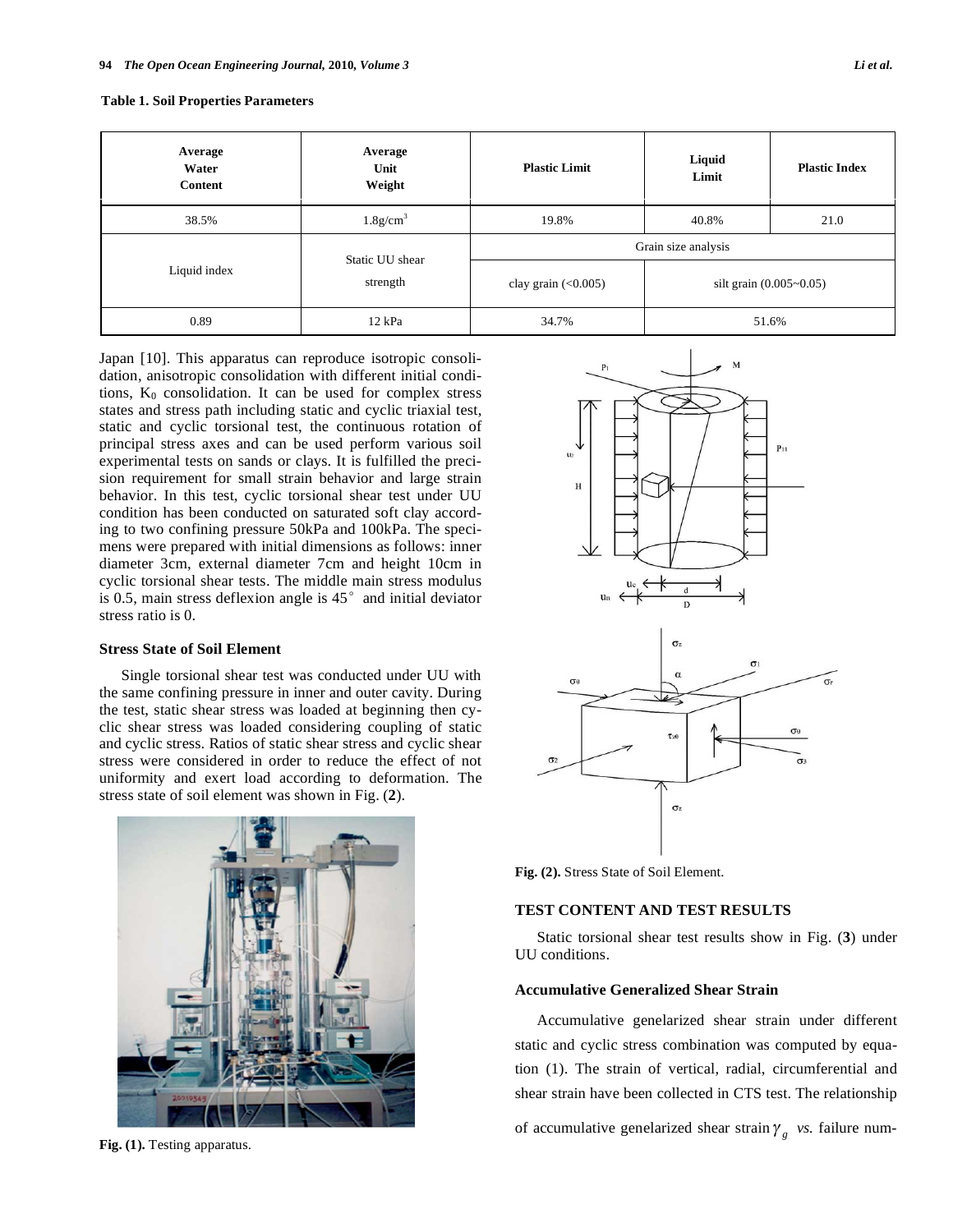

**Fig. (3).** static cyclic torsional shear test.

bers  $N_f$  was analyzed, which showed in Fig. (4) and Fig. (5)

according to two confining pressure.

$$
\gamma_g = \frac{\sqrt{2}}{3} \sqrt{\left(\varepsilon_1 - \varepsilon_2\right)^2 + \left(\varepsilon_2 - \varepsilon_3\right)^2 + \left(\varepsilon_1 - \varepsilon_3\right)^2}
$$
\nIn equation (1)

In equation (1),

$$
\varepsilon_{1} = \frac{\varepsilon_{z} + \varepsilon_{\theta}}{2} + \frac{1}{2} \sqrt{(\varepsilon_{z} - \varepsilon_{\theta})^{2} + \gamma_{z\theta}^{2}} ;
$$
\n
$$
\varepsilon_{2} = \varepsilon_{r} ;
$$
\n
$$
\varepsilon_{3} = \frac{\varepsilon_{z} + \varepsilon_{\theta}}{2} - \frac{1}{2} \sqrt{(\varepsilon_{z} - \varepsilon_{\theta})^{2} + \gamma_{z\theta}^{2}} ;
$$
\n
$$
\varepsilon_{z} = \frac{u_{z}}{H_{c}} ;
$$
\n
$$
\varepsilon_{r} = -2 \frac{u_{0} - u_{i}}{D_{c} - d_{c}} ;
$$
\n
$$
\varepsilon_{\theta} = -2 \frac{u_{0} + u_{i}}{D_{c} + d_{c}} ;
$$
\n
$$
\gamma_{z\theta} = 2\varepsilon_{z\theta} = \frac{\theta(D_{c}^{3} - d_{c}^{3})}{3H_{c}(D_{c}^{2} - d_{c}^{2})} ;
$$
\n
$$
u_{i} = \frac{(d_{t} - d_{c})}{2} ; u_{0} = \frac{(D_{t} - D_{c})}{2}
$$

Where:  $\varepsilon_1, \varepsilon_2, \varepsilon_3$  large main stress, middle main stress, small main stress;

 $\mathcal{E}_z$ ,  $\mathcal{E}_r$ ,  $\mathcal{E}_\theta$ ,  $\gamma_{z\theta}$  vertical strain, radial strain, circumferential strain , shear strain;

 $u_7$ ,  $u_0$ ,  $u_i$  vertical displacement, inner radial displacement, outer radial displacement during shear;



**Fig.** (4).  $\gamma_g \sim N_f(\sigma_c = 50kPa)$ .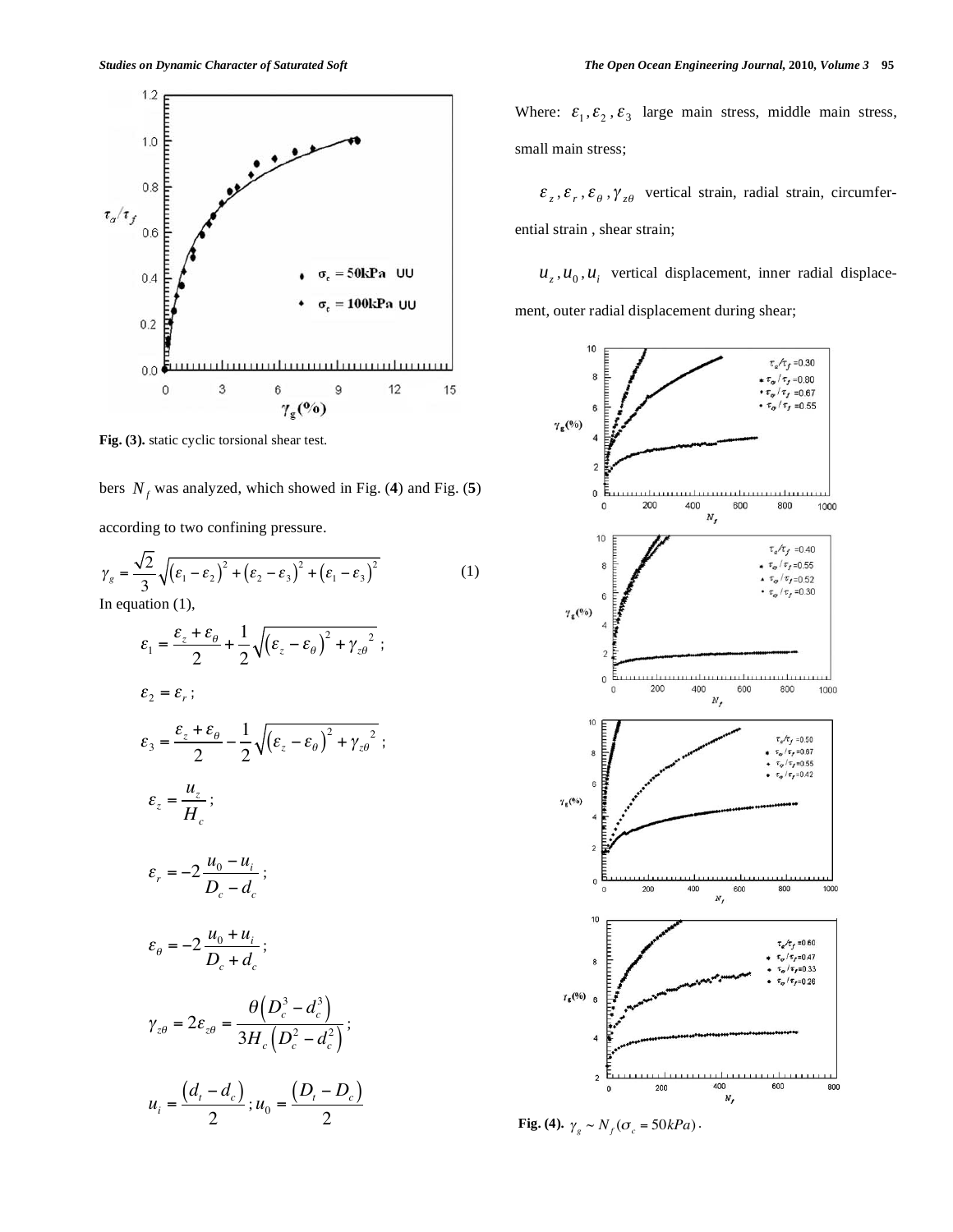$D_c$ ,  $d_c$ ,  $H_c$  initial outer diameter, inner diameter, height;

 $D_t$ ,  $d_t$  outer diameter, inner diameter during shear;



**Fig.** (5).  $\gamma_g \sim N_f(\sigma_c = 100kPa)$ .

### **Cyclic Shear Strength Curves**

Cyclic shear strength in CTS test is defined as equation (2):

$$
\boldsymbol{\tau}_{f,\text{cy}} = (\boldsymbol{\tau}_a + \boldsymbol{\tau}_{\text{cy}})_f \tag{2}
$$

Where  $\tau_{8}$  octahedral shear stress;  $\tau_{8j}$  octahedral static shear stress;  $\tau_f$  static shear strength;  $\tau_a$  static shear stress before

shearing;  $\tau_{cv}$  cyclic shear stress during shear

Based on the relationship between accumulative generalized shear strain and number of cycles, cyclic shear strength curves can be determined with different static shear stress ratios according to certain failure standard. Cyclic shear strength curves are shown in Fig. (**6**) according to different confining pressure.



**Fig. (6).** Cyclic shear strength curves in CTS test.

#### **Failure Shape**

Cyclic stress has great effect on the soil at beginning in CTS test and the extend phenomena is not serious in CTS test than in CTX test. So cyclic shear strength of saturated soft clay may be more in CTS test than that's in CTX test. During cyclic torsional shearing, compression is not obviously in lengthwise direction; inverse shrinkage distortion is large in round and in radial. The volume of inner cavity has continuous shrinking. The detail of deformation is shown in Fig. (**7**).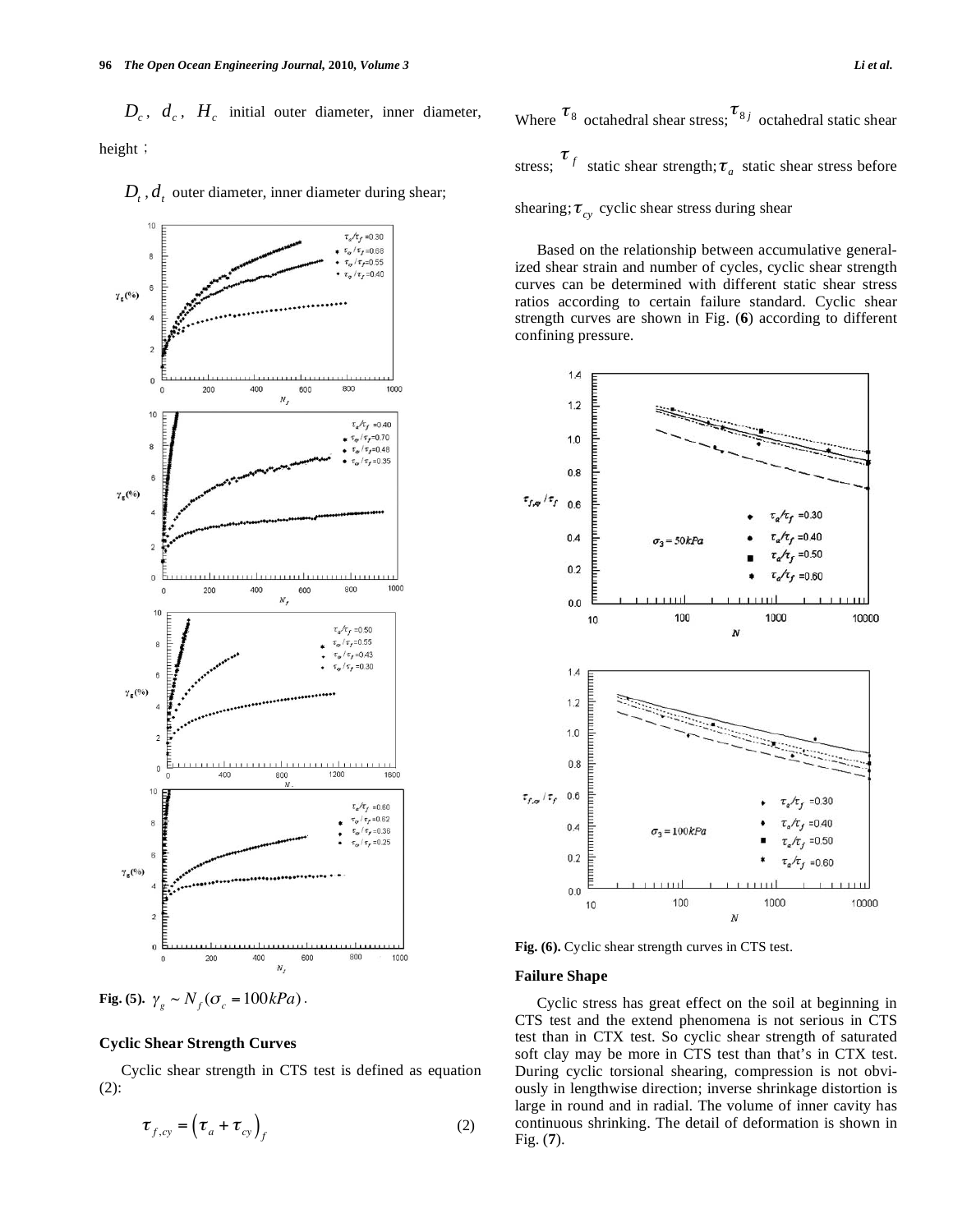

**Fig. (7).** Failure shape of saturated soft clay sample.

#### **VERIFICATION OF THE CRITERION**

The shape function of some criterions on  $\pi$  plane can be summarized to  $F = \alpha_1 p - k + \overline{\sigma_+} = 0$ . Where,  $\sigma_{+} = \frac{1}{g(\theta_{\sigma})}$  $\frac{1}{\epsilon} = \frac{\sqrt{J_2}}{\epsilon_0}$  and

 $g(\theta_{\sigma})$  is the shape function. Some parameters can be

showed in Table **2** with seven kinds of criterion. The three main stresses have been computed though collecting the change of inner and outer diameter as well as inner cavity volume. Results have been shown in Fig.  $(8)$  on  $\pi$  plane according to the even shear stress and generalized shear stress. It is clear that cyclic failure of saturated soft clays followed Mises criterion under UU. So, pseudo-static elasto-



**Fig. (9).** Fitting results between creep model and cyclic torsional shear test.

plastic cyclic strength model can be popularized to general stress state based on the Mises criterion.

Where:

$$
\sigma_1 = \sigma_c + \sqrt{\tau_a^2 + \tau_{cy}^2}
$$
  
\n
$$
\sigma_2 = \sigma_c
$$
  
\n
$$
\sigma_3 = \sigma_c - \sqrt{\tau_a^2 + \tau_{cy}^2}
$$
  
\n
$$
p = \frac{\sigma_1 + \sigma_2 + \sigma_3}{3}
$$
  
\n
$$
q = \frac{1}{\sqrt{2}}\sqrt{(\sigma_1 - \sigma_2)^2 + (\sigma_1 - \sigma_3)^2 + (\sigma_2 - \sigma_3)^2}
$$





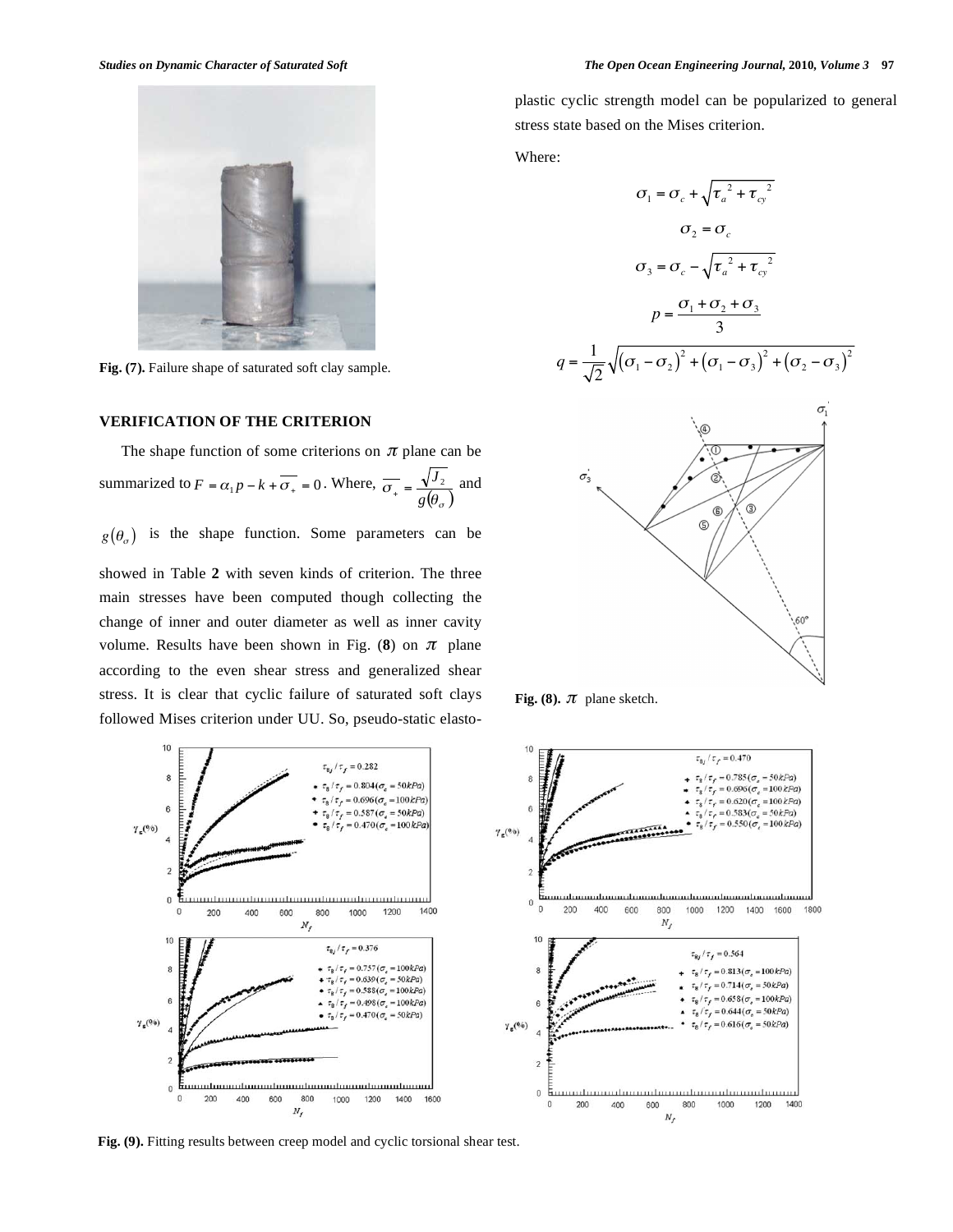|  | <b>Table 2. Computing Parameters of Different Criterion</b> |
|--|-------------------------------------------------------------|
|--|-------------------------------------------------------------|

| Criterion                | $\alpha_{1}$                                               | $\boldsymbol{k}$                                    | $g(\theta_{\sigma})$                                                                                                                                                                                                                                                                               |
|--------------------------|------------------------------------------------------------|-----------------------------------------------------|----------------------------------------------------------------------------------------------------------------------------------------------------------------------------------------------------------------------------------------------------------------------------------------------------|
| <b>Mises</b>             | $\overline{0}$                                             | $\sqrt{J_2}$                                        | 1                                                                                                                                                                                                                                                                                                  |
| Drucker-Prager           | $3\sin\varphi$<br>$\sqrt{3}\sqrt{3+\sin^2\varphi}$         | $3c\cos\varphi$<br>$\sqrt{3}\sqrt{3+\sin^2\varphi}$ | $\mathbf{1}$                                                                                                                                                                                                                                                                                       |
| Tresca                   | $\boldsymbol{0}$                                           | $\frac{2\sqrt{J_2}}{\sqrt{2}}$                      | $\sqrt{3}$<br>$\overline{2}$ cos $\varphi_{\sigma}$                                                                                                                                                                                                                                                |
| Mohr-Coulomb             | $\frac{6\sin\varphi}{\sqrt{3}(3-\sin\varphi)}$             | $6c\cos\varphi$<br>$\sqrt{3(3-\sin\varphi)}$        | $3 - \sin \varphi$<br>$\frac{1}{2(\sqrt{3}\cos\theta_{\sigma}-\sin\theta_{\sigma}\sin\varphi)}$                                                                                                                                                                                                    |
| Double-shear             | $\overline{0}$                                             | $\frac{2\sqrt{J_2}}{\sqrt{2}}$                      | $\frac{1}{\sqrt{3}\cos\theta_{\sigma}-\frac{1}{2}\sin\theta_{\sigma}}, \theta_{\sigma} \leq 0^{\circ}$<br>$\frac{1}{\sqrt{3} \cos \theta_{\sigma} + \frac{1}{2} \sin \theta_{\sigma}}, \theta_{\sigma} \ge 0^{\circ}$                                                                              |
| Generalized double shear | 6sin $\varphi$<br>$\sqrt{3}$ $\overline{(3-\sin \varphi)}$ | $6c\cos\varphi$<br>$\sqrt{3}(3-\sin \varphi)$       | $\frac{K}{\sqrt{3}\cos\theta_{\sigma}-\frac{1}{2}\sin\theta_{\sigma}}, \theta_{\sigma} \leq t g^{-1} \left(\frac{1}{\sqrt{3}}\sin\varphi\right)$<br>$\frac{K}{\sqrt{3}\cos\theta_{\sigma}+\frac{1}{2}\sin\theta_{\sigma}}, \theta_{\sigma} \geq tg^{-1}\left(\frac{1}{\sqrt{3}}\sin\varphi\right)$ |
| Matsuoka-Nakai           | 6sin $\varphi$<br>$\sqrt{3}(3-\sin\varphi)$                | $6c \cos \varphi$<br>$\sqrt{3}(3-\sin\varphi)$      | $2\alpha_1^3(\alpha_1^2-9)\sin\theta_{\sigma}g^3(\theta_{\sigma})+(2\alpha_1^5-54\alpha_1^2)g^2(\theta_{\sigma})$<br>$-18\alpha_1^3 + 54\alpha_1^2 = 0$                                                                                                                                            |

Where  $\therefore$  c,  $\varphi$  cohesive strength, inner friction angle;  $\theta_{\sigma}$  Lode angle;  $J_2$  the second invariant of stress tensor;  $K = \frac{3 + \sin \varphi}{3 - \sin \varphi}$  $\frac{3 + \sin \varphi}{3 - \sin \varphi}$  $3 + \sin$ - $K = \frac{3 + \sin \varphi}{2}$ ;

#### **Pseudo-Static Elasto-Plastic Cyclic Creep Model**

represent the test results with different static and cyclic stress combination, showed in Fig. (**9**).

# static creep and the accumulative strain at the end of one cycle is considered as pseudo-static creep [11], then pseudostatic elasto-plastic cyclic creep model can be built by the

elasto-plastic theory [9, 12]. Cyclic torsional shear test results have been fitted with the pseudo-static elasto-plastic creep model, which built according to the theory of pseudostatic elasto-plastic creep through a lot of cyclic triaxial tests. There is a surprising finding that the deformation of soft clay has a goodness of fit in two different tests. Imaginal line is the computing results from creep model and different dots

If the number of cycles is considered as the time during

## **CONCLUSIONS**

A changing law of accumulative generalized shear strain vs. failure numbers has been analyzed though a large number of cyclic torsional shear tests and cyclic shear strength curves have been gained according to certain failure criterion. The saturated soft clays have been verified to following Mises criterion under cyclic loads on  $\pi$  plane. Based on the theory of pseudo-static creep and yield criterion, cyclic torsional shear test results are in good accord with pseudo-static